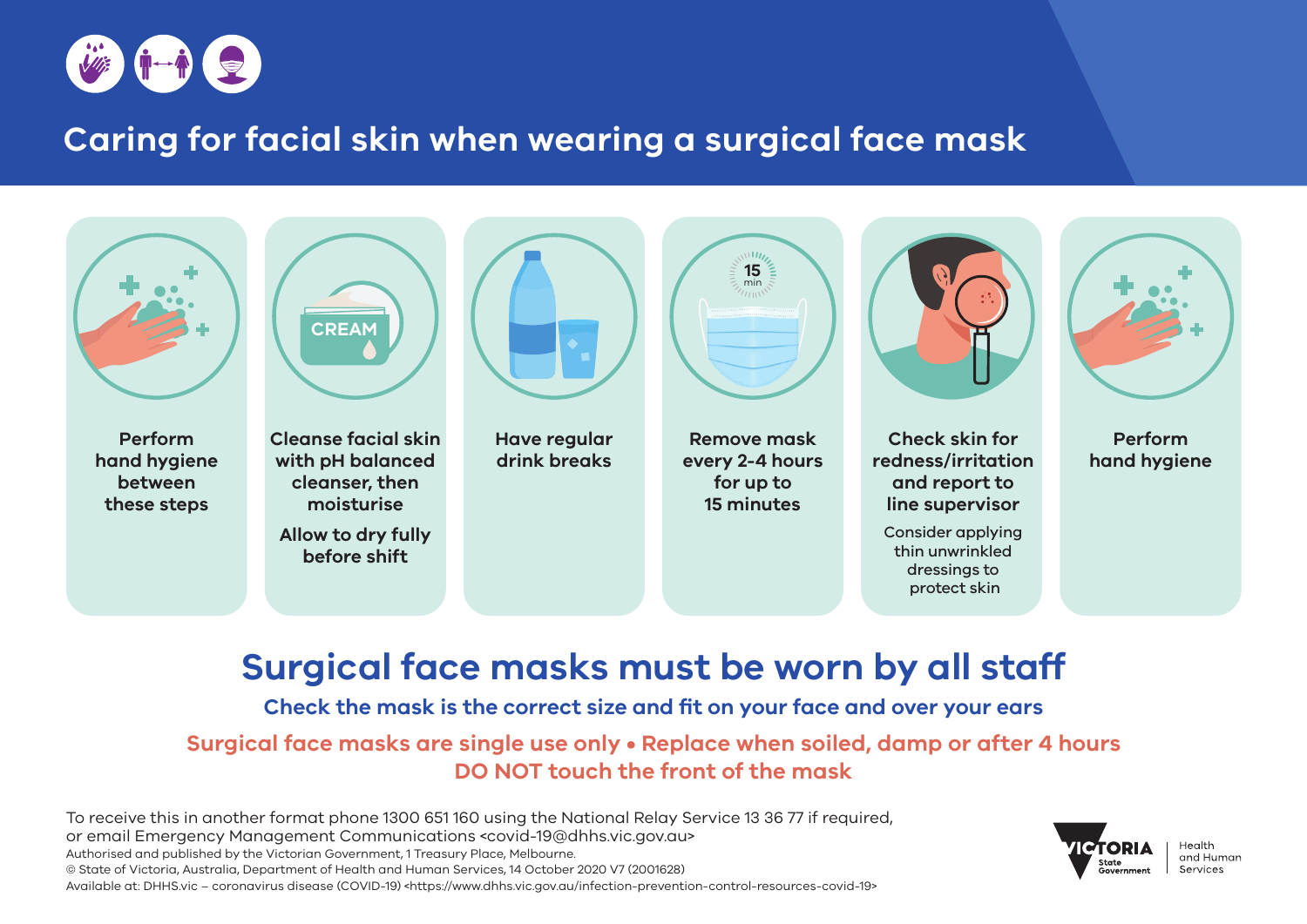

## **Caring for facial skin when wearing a P2/N95 respirator and eye protection**



### **Check the mask is the correct size and fit on your face and over your ears**

**P2/N95 respirators are for single use for up to 4 hours • Replace when soiled, or damp DO NOT touch the front of the respirator**

To receive this in another format phone 1300 651 160 using the National Relay Service 13 36 77 if required, or email Emergency Management Communications <covid-19@dhhs.vic.gov.au> Authorised and published by the Victorian Government, 1 Treasury Place, Melbourne. © State of Victoria, Australia, Department of Health and Human Services, 14 October 2020 V7 (2001628) Available at: DHHS.vic – coronavirus disease (COVID-19) <https://www.dhhs.vic.gov.au/infection-prevention-control-resources-covid-19>